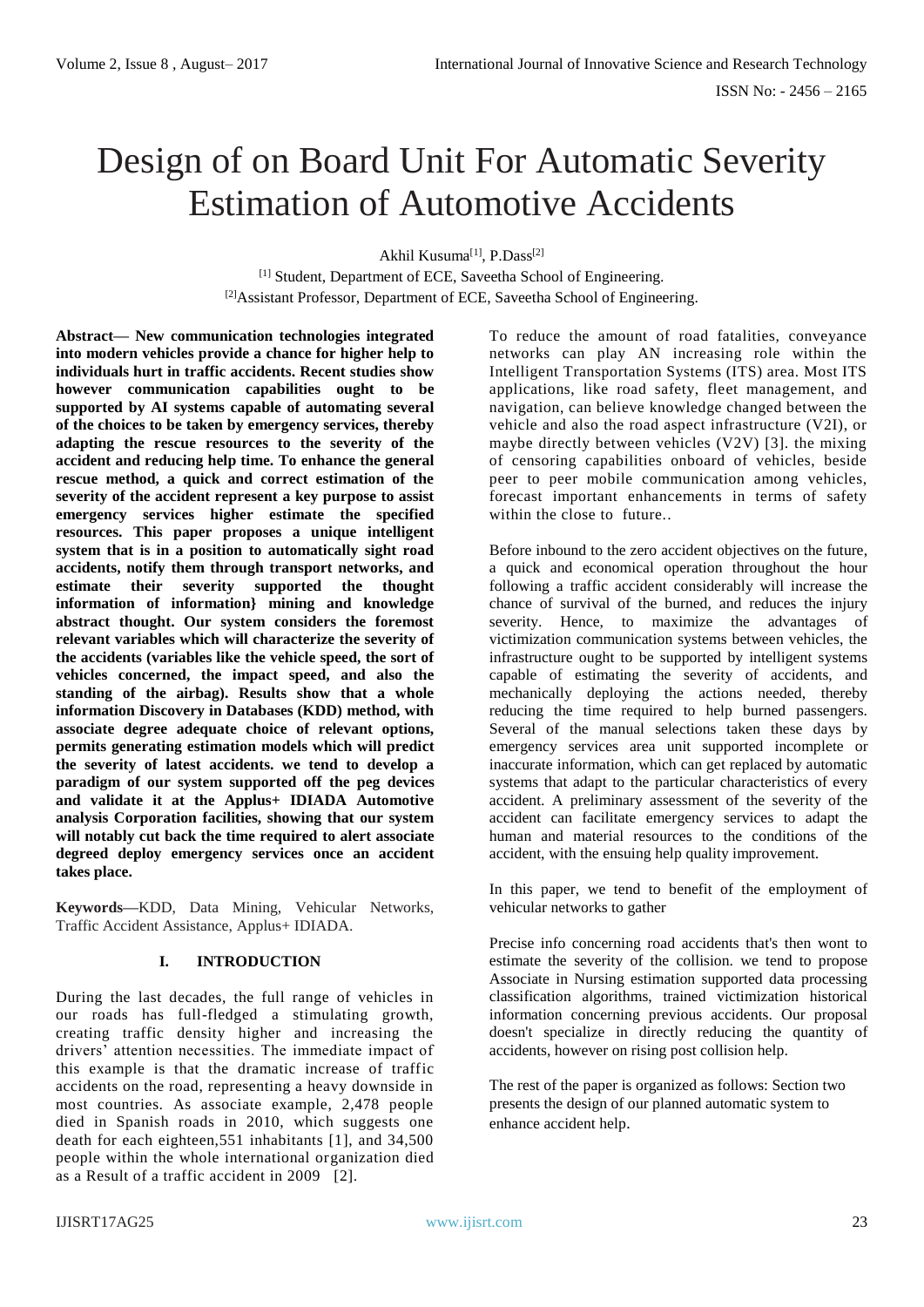

Fig. 1. Architecture of Our Proposed System for Automatic Accident Notification and Assistance Using Vehicular **Networks** 

# **II. OUR PROPOSAL**

Our approach collects information obtainable once a traffic accident happens, that is captured by sensors installed on board the vehicles. The info collected square measure structured in an exceedingly packet, and forwarded to a distant management Unit through a mix of V2V and V2I wireless communication. Supported this information, our system directly estimates the accident severity by examination the obtained information with information coming back from previous accidents hold on in an exceedingly information. This info is of utmost importance, for instance, to see the foremost appropriate set of resources in an exceedingly operation. Since we would like to think about the information obtained simply once the accident happens, to estimate its severity directly, we have a tendency to square measure restricted by the info automatically recoverable, omitting alternative information, e.g., concerning the driver's degree of attention, drowsiness, etc.

#### **III. ARCHITECTUREOVERVIEW**

Fig. 1 presents the overview of the vehicular architecture used to develop our system. The proposed system consists of several components with different functions. Firstly, vehicles should incorporate an Onboard unit (OBU) responsible for: (i) detecting when there has been a potentially dangerous impact for the occupants, (ii) collecting available information coming from sensors in the vehicle, and (iii) communicating the situation to a Control Unit (CU) that will accordingly address the handling of the warning notification. Next, the notification of the detected accidents is made through a combination of both V2V and V2I

communications. Finally, the destination of all the collected information is the Control Unit; it will handle the warning notification, estimating the severity of the accident, and Communicating the incident to the appropriate emergency services.



Fig. 2. Onboard Unit Structure Diagram.

The OBU definition is crucial for the projected system. This device should be technically and economically possible, as its adoption during a wide selection of vehicles might become large during a close to future. Additionally, this technique ought to be receptive future software system updates. though the look of the hardware to be enclosed in vehicles at first consisted of special purpose systems, this trend is heading towards general systems as a result of the constant inclusion of recent services.

The information exchange between the OBUs and also the metallic element is formed through the web, either through different vehicles acting as internet gateways (via UMTS, for example), or by reaching infrastructure units (Roadside Units, RSU) that give this service. If the vehicle doesn't get direct access to the metallic element on its own, it will generate messages to be broadcast by near vehicles till they reach one amongst the said communication ways. These messages, once disseminated among the vehicles within the space wherever the accident took place, also serve the aim of alerting drivers traveling to the accident space concerning the state of the affected vehicle, and its doable interference on the conventional traffic flow.Our proposed design provides:

- Direct communication between the vehicles concerned within the accident,
- Automatic causation of an information file containing necessary information concerning the accident to the management Unit, and .
- A preliminary and automatic assessment of the harm of the vehicle and its occupants, based mostly on the information returning from the concerned vehicles, and a information of accident reports. Consistent with the reported data and also the preliminary accident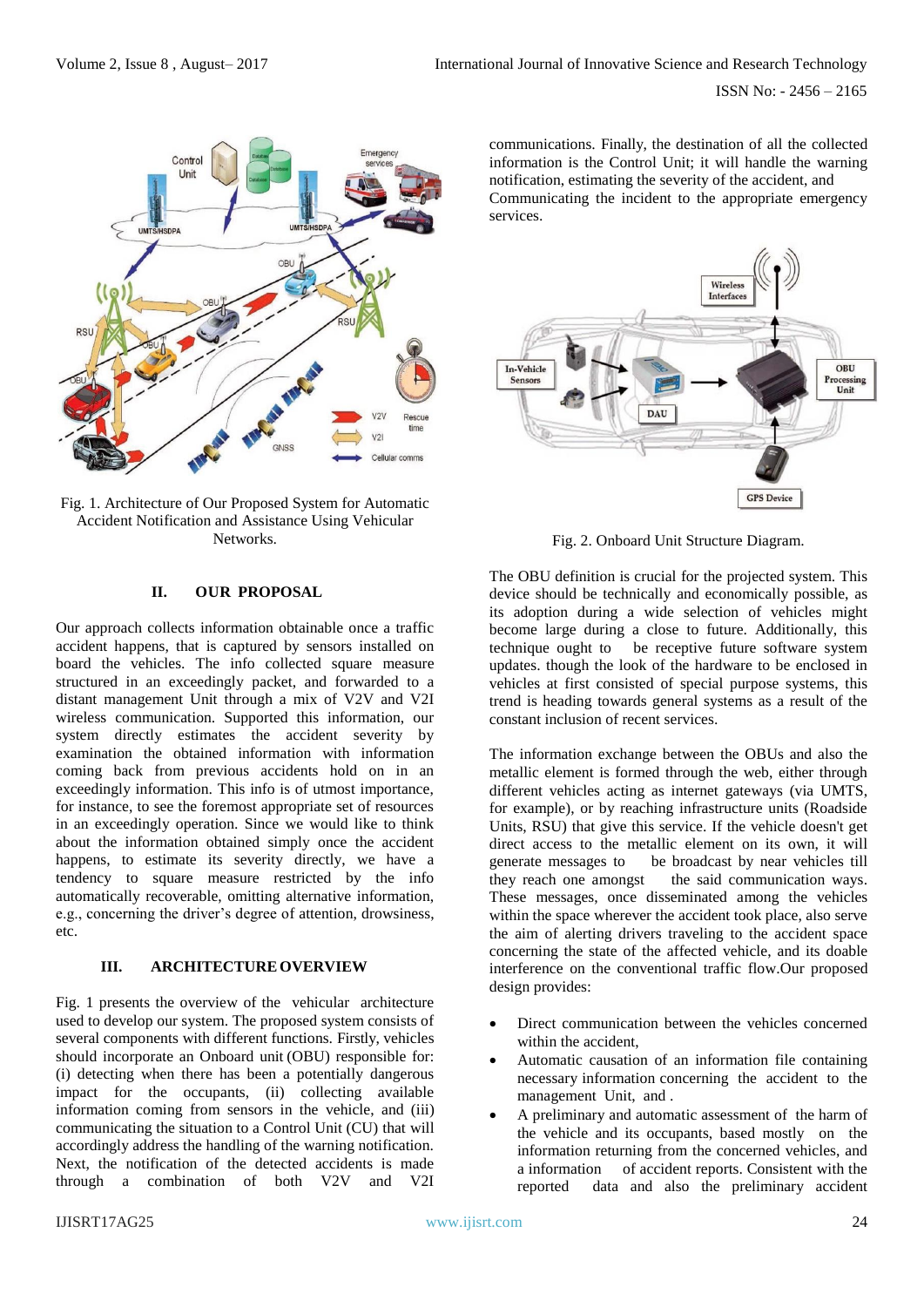ISSN No: - 2456 – 2165

estimation, the system can alert the specified rescue resources to optimize the accident help.

Eg. concerning the driver's degree of attention, drowsiness, etc

# **IV. ONBOARD UNITSTRUCTURE**

The main objective of the planned OBU lies in getting the accessible info from sensors within the vehicle to work out once a dangerous scenario happens, and reporting that scenario to the closest management Unit, moreover on alternative closes vehicles that will be affected.

Fig. 2 shows the OBU system, that depends on the interaction between sensors, the information acquisition unit, the process unit, and wireless interfaces:

In vehicle sensors. They're needed to notice accidents and supply info regarding its causes. Accessing the info from in vehicle sensors is feasible today mistreatment the Onboard nosology (OBD) customary interface, that is the entry purpose to the vehicle's internal bus. This customary is necessary in Europe and USA since 2001. This encompasses the bulk of the vehicles of this automotive park, since the proportion of compatible vehicles can continue to grow as terribly previous vehicles square measure replaced by new ones.



Fig. 3. Control Unit Modular Structure

- Data Acquisition Unit (DAU). This device is chargeable for sporadically grouping information from the sensors accessible within the vehicle (airbag triggers, speed, fuel levels, etc.), changing them to a standard format, and providing the collected information set to the OBU process Unit.
- OBU process Unit. it's responsible of process the info coming back from sensors, deciding whether or not associate degree accident occurred, and notifying dangerous things to near vehicles, or on to the management Unit. the data from the DAU is gathered, understood and wont to confirm the vehicle's current standing. This unit should even have access to a positioning device (such as a GPS receiver), and to totally different wireless interfaces, thereby facultative communication between the vehicle and therefore the device center

## **V. CONTROL UNIT STRUCTURE**

The management Unit (CU) is associated to the response center in charge of receiving notifications of accidents from the OBUs put in vehicles. Specifically, the management Unit is answerable for coping with warning messages, retrieving information from them, and notifying the emergency services concerning the conditions underneath that the accident occurred. Fig.3 shows the modules enclosed within the management Unit to achieve all its objectives at intervals our projected system:

- Reception/interpretation module. the primary step for the metal is to receive a warning message from a collided vehicle, and then there should be a module waiting for the arrival of messages and retrieving the values from the various fields.
- Accident severity estimation module. When a new accident notification is received, this module can determine however serious the collision was, and the severity of the passengers' injuries.
- Resource assignment module. When deciding the severity of the accident, an extra module is Used to outline resource sets tailored to the precise situation.
- Information update module. the information collected from the notified accident area unit keep into the present database of previous accidents, increasing the data about the accident domain.
- Internet Server module. The management Unit incorporates a Web Server to permit simple image of the historical information recorded and also the current accident situations requiring help. an online interface was chosen so as to extend user friendliness and interoperability.
- Emergency services notification module. When the information has been properly managed, the notification module sends messages to the emergency services as well as all the data collected, the calculable severity, the counseled set of resources, moreover as further data concerning the vehicles concerned within the collision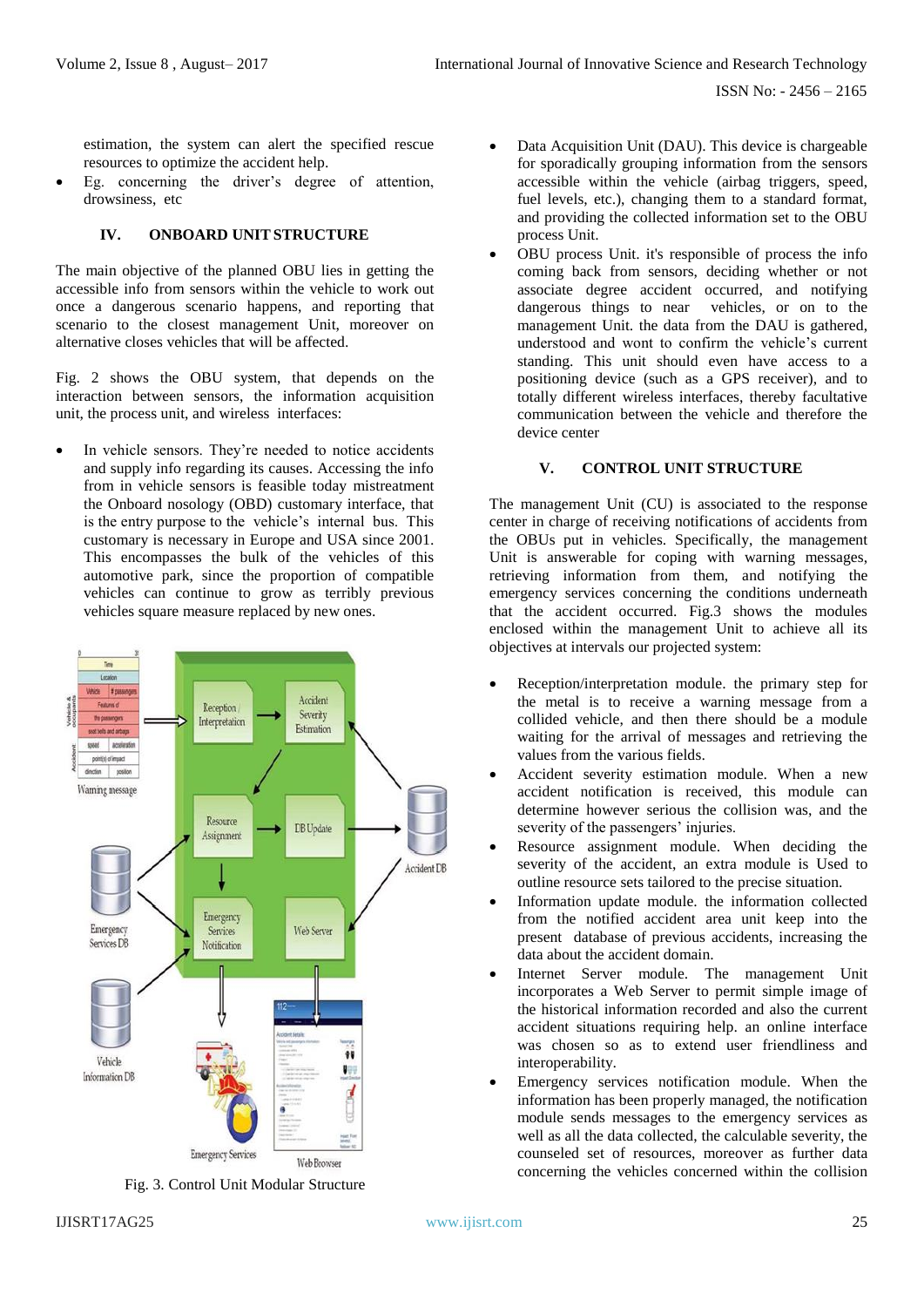(for preliminary planning of the rescue operation). the data about vehicles consists of ordinary rescue sheets.

- Which highlight the necessary or dangerous components of a specific vehicle that ought to be taken into consideration during a rescue operation: batteries, fuel tanks, etc.,
- One of the foremost necessary modules within the management Unit is accountable of the Accident Severity Estimation, i.e., providing a relative live of the potential impact of the collision on the integrity of the vehicles and people concerned. To obtain this estimation, we have a tendency to build use of historical data about previous accidents contained in AN existing database, through a method of information Discovery in Databases (KDD).
- The KDD approach will be outlined because the nontrivial process of distinctive valid, novel, probably helpful, and understandable patterns from existing knowledge. The KDD
- Process begins with the understanding of the applying specific domain and also the necessary previous data. After the acquisition of initial knowledge, a series of phase's area unit performed:
	- ➢ *Selection:* This part determines the knowledge sources which will be helpful, so it transforms the data into a standard format.
	- ➢ *Preprocessing:* during this stage, the chosen knowledge should be clean (noise reduction or modeling) and preprocessed (missing knowledge handling).
	- ➢ *Transformation:* This part is guilty of acting a reduction and projection of the information to search out relevant options that represent the information relying on the aim of the task.
	- ➢ *Data mining:* This part primarily selects mining algorithms and choice ways which is able to be used to realize patterns in knowledge.
	- ➢ *Interpretation/Evaluation:* Finally, the extracted patterns should be taken. This step may additionally include displaying the patterns and models, or displaying the data taking under consideration such models. We propose to develop an entire KDD method, starting by choosing a helpful knowledge supply containing instances of previous accidents. the information collected are structured and preprocessed to ease the work to be drained the transformation and data processing phases. the ultimate step can consist on decoding the results, and assessing their utility for the particular task of estimating the severity of road accidents.

# **VI. RESULT AND ANALYSIS**

*A. The Hardware System Turns on* 



Fig.4 Hardware of the Project

*B. The Display of on Board Unit when Turns on*



*C. If the Accident Occurred the System Will Notify This Message*

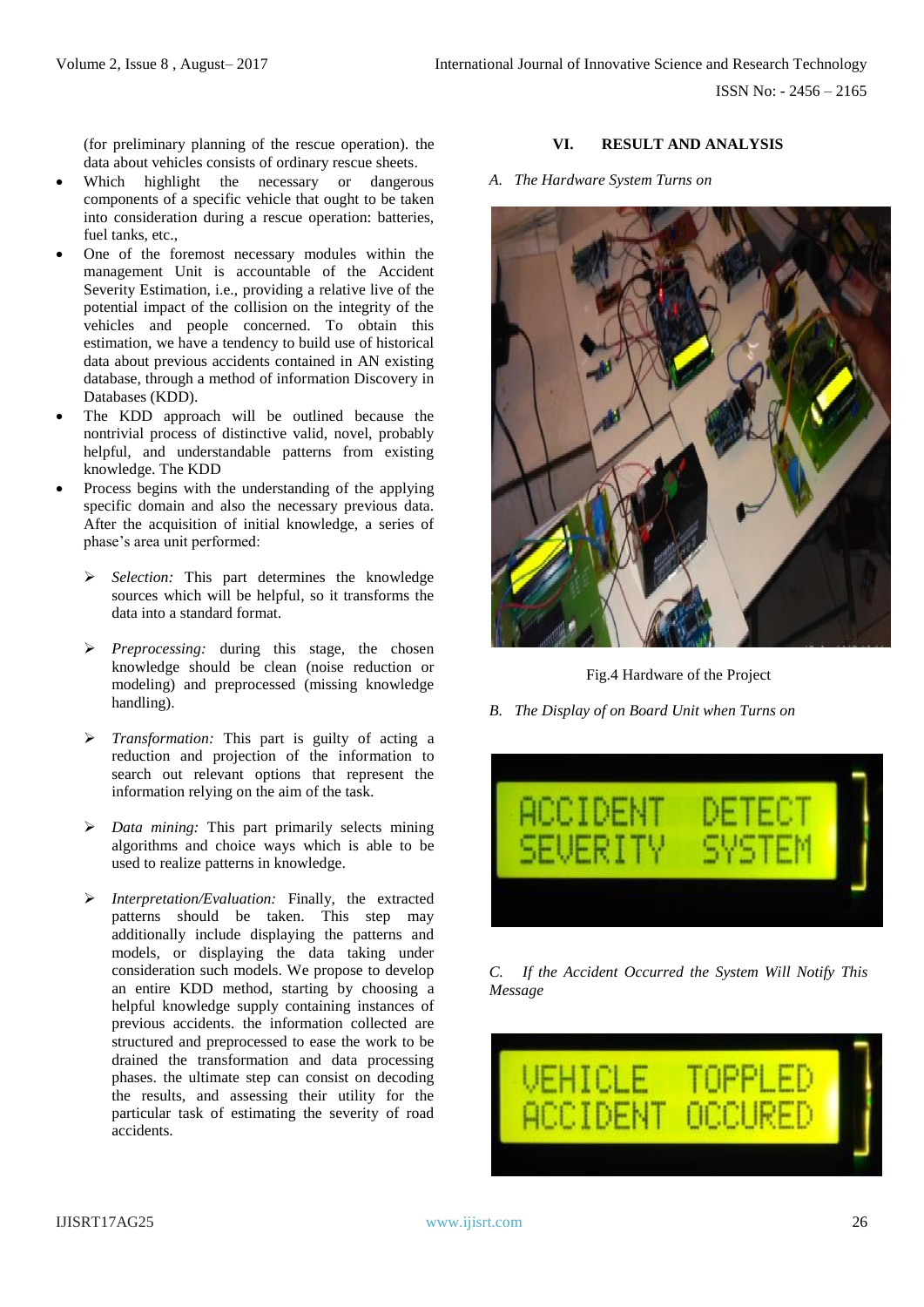ISSN No: - 2456 – 2165

*D. The System Will Send The Information of Accident To a GSM Mobile No. Through GSM Module with Longitude And Latitude Values . the Pictures are Depicted Below.*



*E. GPS Module when Turned on*



*F. Vehicle Section Unit*



#### **VII. CONCLUSION**

The new communication technologies integrated into the automotive sector provide a chance for higher help to people cut in traffic accidents, reducing the latency of emergency services, and increasing the knowledge they need regarding the incident simply before beginning the rescue method. to the current finish, we tend to designed and implemented a paradigm for automatic accident notification and help supported V2V and V2I communications. However, the effectiveness of this technology may be improved with the support of intelligent systems which might automatism the choice creating method related to associate degree accident. A pre famous person assessment of the severity of associate degree accident is required to adapt resources consequently. This estimation may be done by exploitation historical knowledge from previous accidents employing a information Discovery in Databases method. Most of the present work targeted on data processing in traffic accidents relies on knowledge sets wherever a awfully restricted preprocessing and transformation were performed. when a careful choice of relevant attributes, we tend to showed that the vehicle speed may be a crucial consider front crashes, however the sort of car concerned and also the speed of the hanging vehicle are additional necessary than speed itself in facet and impinge on collisions. The standing of the airbag is additionally terribly helpful within the estimation, since things wherever it absolutely was not necessary to deploy the airbag seldom turn out serious injuries to the passengers. The studied classification algorithms don't show outstanding variations, however we tend to demonstrate that, if we tend to are able to classify the accidents looking on the kinds of impacts, we will perceptibly increase the accuracy of the system, particularly for front crashes wherever the vehicle is typically the hanging one. to the current finish, we tend to developed a paradigm that shows however intervehicle communications will create accessible the knowledge regarding the various vehicles concerned in associate degree accident. Moreover, the positive results achieved on the \$64000 tests indicate that the accident detection and severity estimation algorithms are sturdy enough to permit a mass readying of the projected system

## **REFERENCES**

- [1]. Dirección General de Tráfico (DGT). (2010). The Main Statistics of Road Accidents Spain [Online]. Available: [http://www.dgt.es/portal/es/seguridad\\_vial/estadistica.](http://www.dgt.es/portal/es/seguridad_vial/estadistica)
- [2]. Eurostat: Statistical Office of the European Communities. (2012) Transport Statistics in the EU [Online].Available[:http://epp.eurostat.ec.europa.eu/port](http://epp.eurostat.ec.europa.eu/portal/page/portal/transport/data/main_tables) [al/page/portal/transport/data/main\\_tables.](http://epp.eurostat.ec.europa.eu/portal/page/portal/transport/data/main_tables)
- [3]. J. Miller, "Vehicle to vehicle to infrastructure (V2V2I) intelligent transportation system architecture," in Proc. IEEE Intell. Veh. Symp., Eindhoven, Netherlands, Jun. 2008, pp. 715–720.
- [4]. F. Martinez, C.K. Toh, J.C. Cano, C. Calafate, and P. Manzoni, "Emergency services in future intelligent transportation systems based on vehicular

.